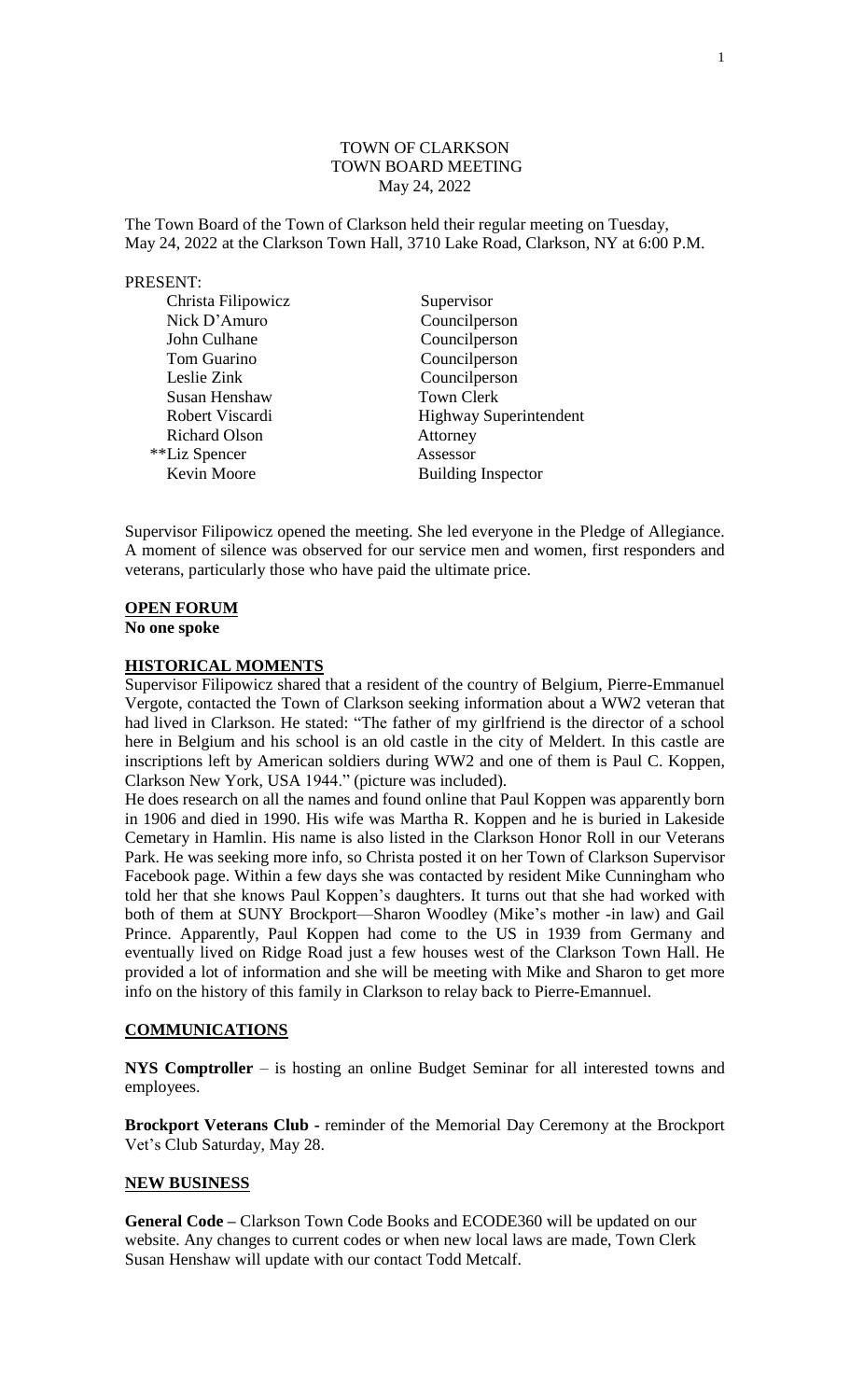### **RESOLUTION #176 MOTION TO UPDATE GENERAL CODE PUBLISHERS**

Introduced by Councilperson Guarino

Seconded by Councilperson D'Amuro

Motion to update General Code Publishers.

## VOTE OF THE BOARD

AYES: Supervisor Filipowicz, Councilpersons Culhane, D'Amuro, Guarino and Zink NAYES: None

#### **RESOLUTION #177 MOTION TO ROLLOVER VACATION TIME FOR HIGHWAY DEPUTY SUPERINTENDENT M. FARRELL**

Introduced by Councilperson Culhane

Seconded by Councilperson Guarino

Motion to rollover 174 hours, one-time transition, of vacation time for Highway deputy Superintendent M. Farrell.

VOTE OF THE BOARD

AYES: Supervisor Filipowicz, Councilpersons Culhane, D'Amuro, Guarino and Zink NAYES: None

**Employee Handbook updates –** Edit to the bereavement (Section 4.10) needs to be made. Currently as written, it states – "domestic partner parents". It should read: Immediate family - includes spouses, **domestic partner, parents**, brothers, sisters, parents of spouse. Also the Policy on Recording Devices (2018) will be included in this update.

## **RESOLUTION #178**

## **MOTION TO ADD POLICY ON RECORDING DEVICES AND UPDATE THE BEREAVEMENT POLICY TO THE EMPLOYEE HANDBOOK**

Introduced by Councilperson D'Amuro

Seconded by Councilperson Zink

Motion to add recording device policy to the Employee Handbook and to update the bereavement policy.

VOTE OF THE BOARD

AYES: Supervisor Filipowicz, Councilpersons Culhane, D'Amuro, Guarino and Zink NAYES: None

#### **RESOLUTION #179**

## **AUTHORIZING SUPERVISOR TO SIGN AMENDMENT B TO CHANGE THE ESTIMATED EXPENDITURE FOR 2021/22 SNOW & ICE AGREEMENT**

Introduced by Councilperson Guarino

Seconded by Councilperson Culhane

Authorizing Supervisor to sign Amendment B to change the estimated expenditure for 2021/2022Snow & Ice Agreement.

VOTE OF THE BOARD

AYES: Supervisor Filipowicz, Councilpersons Culhane, D'Amuro, Guarino and Zink NAYES: None

**WHEREAS**, the Town Board has authorized the Supervisor of the Town of Clarkson, County of Monroe, State of New York to sign the **NYSDOT MUNICIPAL SNOW AND ICE AGREEMENT WINTER SEVERITY ADJUSTMENT (AMENDMENT B)** due to the severity of the 2021/22 winter season.

The Original Estimated Expenditure of \$280,239.91 plus Index Adjustment of \$35,565.27 equals a total revised estimated expenditure of \$315,805.18.

**Snow and Ice Agreement –** Superintendent Viscardi mentioned how NYS has been very generous with the Snow and Ice contract this year. They upgraded all of the towns by 10%. Then they made an additional adjustment of \$35,560 according to our towns J Scale of traveled miles, which brings us to \$315,805.18.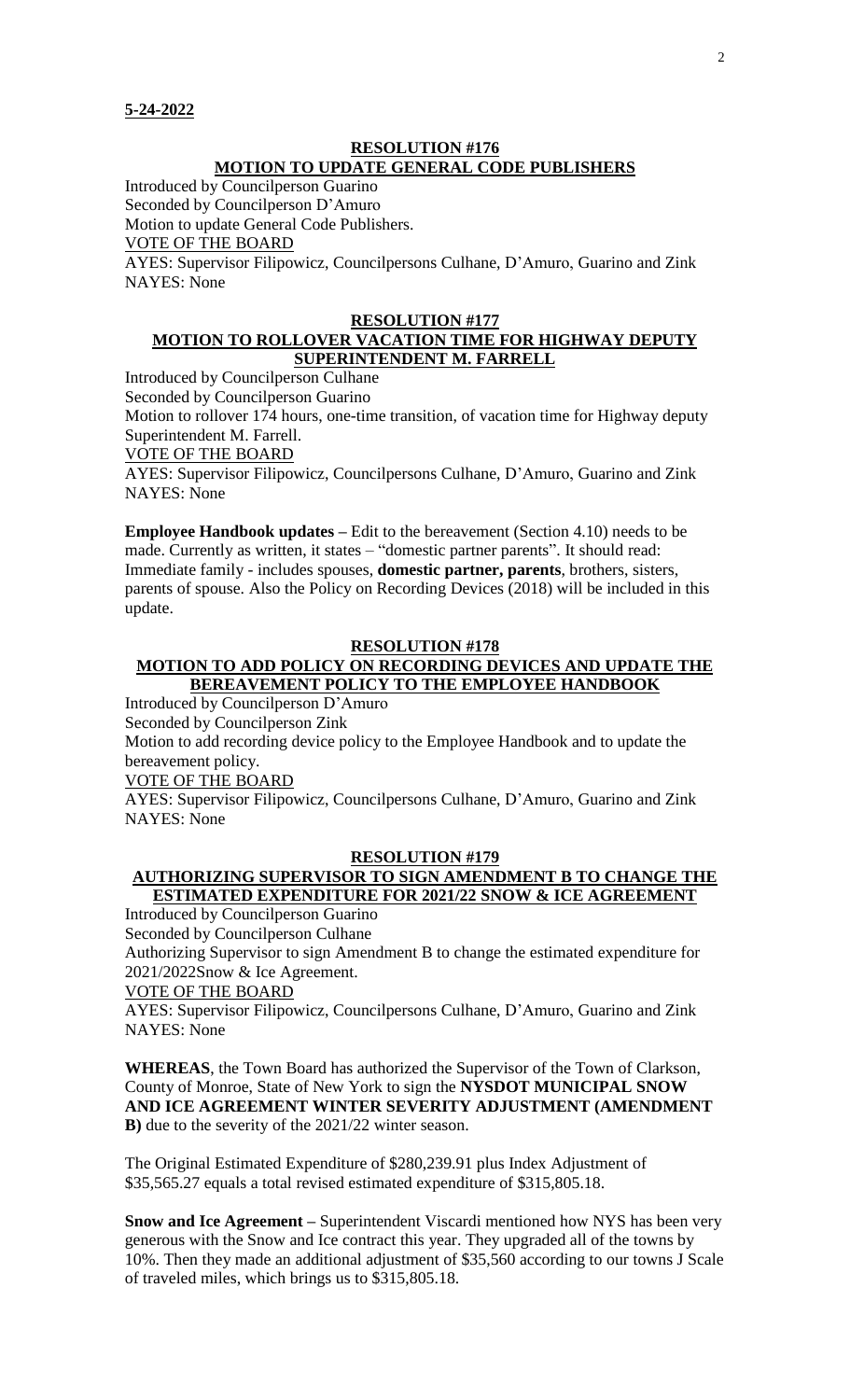#### **5-24-2022**

#### **Supervisors Report –**

**Veterans' Outreach event** – which was held Saturday May 14, at the Hamlin Vets Club was very well attended. Councilperson D'Amuro initiated this at his first meeting in January and he is to be commended for bringing this to fruition in just 5 months. Congratulations to event coordinators Councilperson Nick D'Amuro and County Legislature Jackie Smith for a job well done. The event showcased all the support available for our veterans.

**Memorial Day Ceremony** – will be Friday, May 27 at the Oliver Middle School at 7:30 am. Supervisor Filipowicz will be in attendance.

**Summer Hours** - the Town Hall will move to summer hours starting Tuesday, May 31 – Monday, September 5, 2022.

| Mondays      | 7:30 am $-4:00$ pm    |
|--------------|-----------------------|
| Tuesdays     | 7:30 am $-6:00$ pm    |
| Wednesdays - | 7:30 am $-$ 4:00 pm   |
| Thursdays    | 7:30 am $-$ 4:00 pm   |
| Fridays      | $-7:30$ am $-1:00$ pm |

**Town wide Water –** FDA certification checklist from the US Agricultural Rural Development program has been signed and returned by the Supervisor and the engineers report has been filed by MRB Group. We await notification.

#### **Town Board Reports –**

**Night at the Museum –** Councilperson Culhane attended the event on Saturday, May 21 held at the museums through-out Clarkson, Sweden and Brockport.

**Seymour Library's Storytime Celebration –** Councilperson Culhane attended and plans to participate in continued library events in the month of June.

**Resident Feedback –** Councilperson Culhane has installed (in the vestibule at Town Hall), the feedback mailbox for our residents and visitors to drop off feedback forms. The information can also be found on our town website.

**Flag placement** – Councilperson Zink reminded everyone flags will be placed on Wednesday, May 25 at 6:00 pm at the Garland Cemetery. The plan is to then go over to the West Clarkson Cemetery.

**Good Neighbor Day –** Councilperson Zink advised it will be held on Friday, August 19, with the Lions Club Car Show starting at 5p. She will work with Town Clerk Susan Henshaw on the advertising. Superintendent Viscardi will meet Councilperson Zink to review layout at Hafner Park for all vendor booths and parking.

**Comprehensive Plan** – Councilperson Zink advised she is working on the action items and is waiting for a quote from Bergmann the zoning code update. She would like to expand the Conservation Board roll and to set up a schedule to meet on a regular basis. She would like to conduct a Pedestrian and Bike study to assist in finding improvements. She will be working with Genesee Valley Transportation and Bergmann on this subject.

**Veterans Outreach –** Councilperson D'Amuro was very pleased with the turnout for the event and advised that the group will meet again in the Fall, and review the comments and questionnaire from the attendees to assist with future outreach events. Their goal is to make this an ongoing program.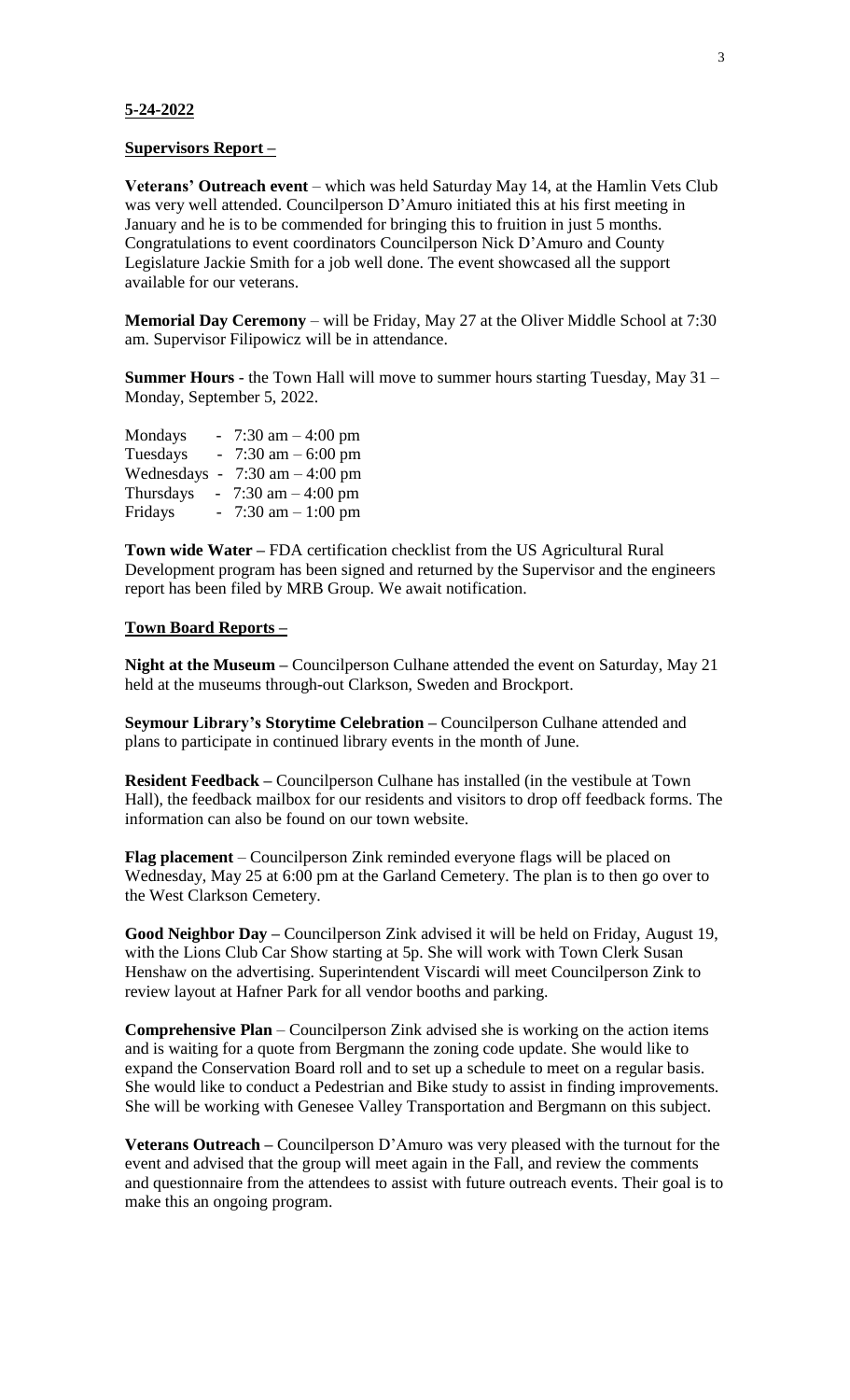#### **5-24-2022**

**Historian Assistance –** Councilperson D'Amuro has been working with SUNY Geneseo and their grant funding to have a history major assist our Historian Leanna Hale for the summer. He is hoping that for the summer of 2023 he can obtain 2 assistants for her.

**Building Inspector –** Advised the Annual Storm Water Report is complete.

**Superintendents Report –** Superintendent Viscardi discussed NYS CHIPS (Consolidated Local Street and Highway Improvement Program) and its funding for the

915 towns within NYS. Money disbursement is according to a study of highway traffic in our town. Consistently Clarkson receives \$34,000 a year. New programs were initiated in 2022 which now provides Clarkson with additional funding at approximate \$5,000 from each program. They are: PAVE-NY, POP (Pave our Potholes), and Extreme Winter Recovery. These programs will provide Clarkson with \$51,895.22 for the year 2022. All money can be used for local roads, of which Clarkson has 20 total miles of roads. This year most of those funds will be used on Drake Road and a portion in a few subdivisions. He also advised that the Hafner Park Pavilion, which was built in the late 1980's, is currently closed for approximately 2 weeks due to repair of the rotting posts.

#### **RESOLUTION #180 ACKNOWLEDGE RECEIPT OF SUPERVISOR'S MARCH FINANCIAL REPORT**

Introduced by Councilperson Guarino Seconded by Councilperson D'Amuro Acknowledge receipt of Supervisors March Financial Report VOTE OF THE BOARD AYES: Supervisor Filipowicz, Councilpersons Culhane, D'Amuro, Guarino and Zink NAYES: None

#### **RESOLUTION #181**

## **ACKNOWLEDGE RECEIPT OF SUPERVISOR'S APRIL FINANCIAL REPORT**

Introduced by Councilperson Guarino Seconded by Councilperson D'Amuro Acknowledge receipt of Supervisors April Financial Report VOTE OF THE BOARD AYES: Supervisor Filipowicz, Councilpersons Culhane, D'Amuro, Guarino and Zink NAYES: None

# **RESOLUTION #182**

## **APPROVE MINUTES 5-10-2022**

Introduced by Councilperson Zink Seconded by Councilperson Culhane To approve minutes from 5-10-2022. VOTE OF THE BOARD AYES: Supervisor Filipowicz, Councilpersons Culhane, D'Amuro, Guarino and Zink NAYES: None

#### **RESOLUTION #183 AUDIT 5-24-2022**

Introduced by Councilperson Guarino Seconded by Councilperson Culhane

To authorize payment of audit 5-10-2022 totaling \$34,615.77 AA General \$15,815.60, BB General- Outside Village \$3,562.72, DA Highway - Town Wide \$15,011.99, SL – Lighting \$225.46 and Distribution of checks: Joint Checking #002207-002240. VOTE OF THE BOARD

AYES: Supervisor Filipowicz, Councilpersons Culhane, D'Amuro, Guarino and Zink NAYES: None